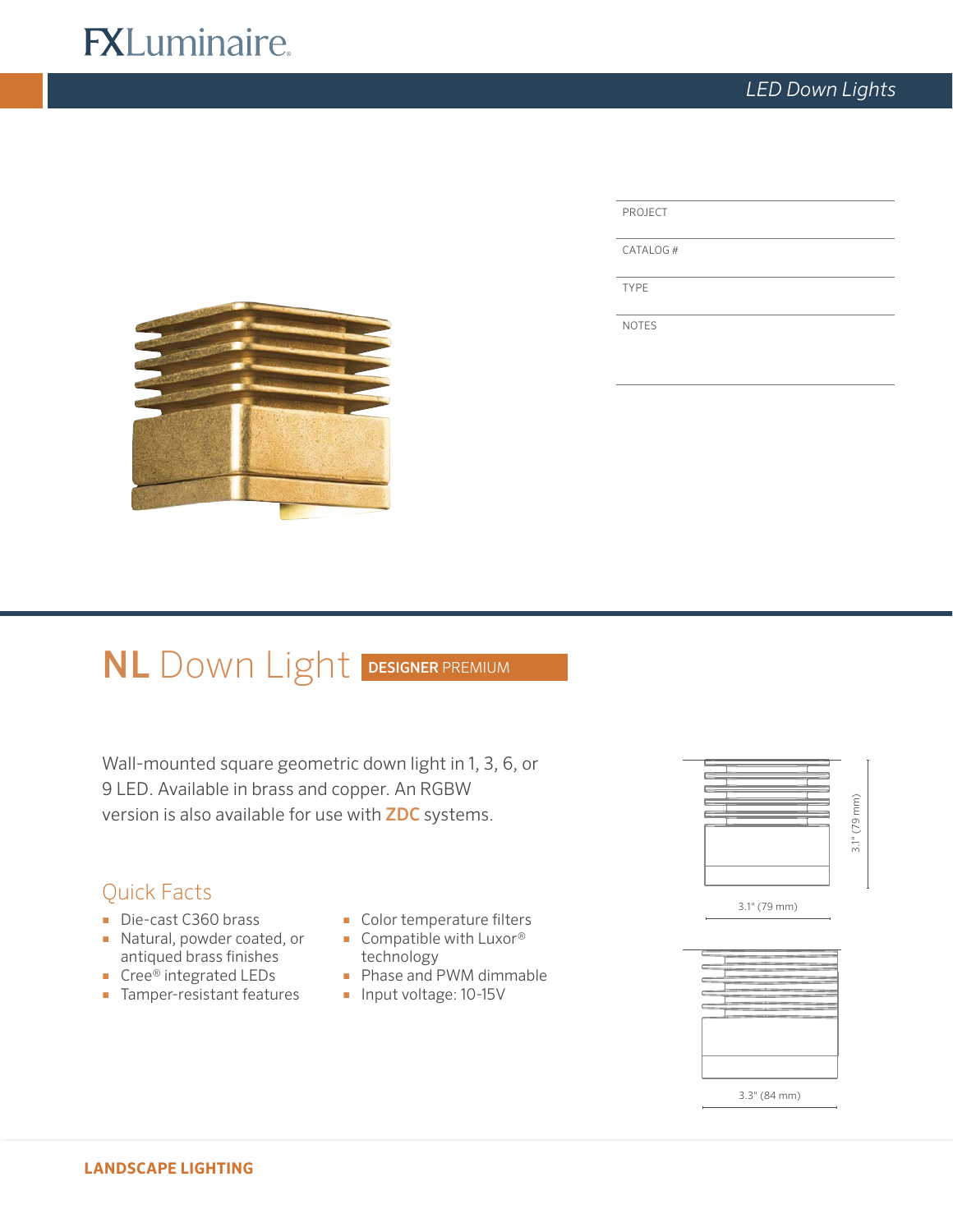## **NL** Down Light SPECIFICATIONS

| Output                             | 1LED               | 3LED               | 3LEDT              | 6LED               | 9LED               | <b>ZDC</b>               |
|------------------------------------|--------------------|--------------------|--------------------|--------------------|--------------------|--------------------------|
| Total Lumens <sup>†</sup>          | 66                 | 202                | 173                | 367                | 398                | 174                      |
| <b>Input Voltage</b>               | 10 to 15V          | 10 to 15V          | 10 to 15V          | 10 to 15V          | 10 to 15V          | 11 to 15V                |
| Input Power (W)                    | 2.0                | 4.2                | 4.2                | 10.1               | 11.2               | 9.1                      |
| <b>VA</b>                          | 2.4                | 4.5                | 4.5                | 13.5               | 13.5               | 11.0                     |
| Efficacy (Lumens/Watt)             | 36                 | 52                 | 47                 | 44                 | 47                 | 33                       |
| <b>Color Rendering Index (CRI)</b> | 83                 | 80                 | $ -$               | 80                 | 79                 | 82                       |
| Center Beam Candlepower*           |                    |                    |                    |                    |                    |                          |
| Spot (17-20)                       | 275                | 975                | 630                | 2,022              | 2,276              | 198                      |
| Dimming                            | PWM, Phase**       | PWM, Phase**       | PWM, Phase**       | PWM, Phase**       | PWM, Phase**       | $-$                      |
| <b>RGBW Available</b>              | <b>No</b>          | <b>No</b>          | <b>No</b>          | <b>No</b>          | <b>No</b>          | Yes                      |
| <b>Luxor Compatibility</b>         |                    |                    |                    |                    |                    |                          |
| <b>Default</b>                     | Zoning             | Zoning             | $ -$               | Zoning             | Zoning             | $\sim$ $-$               |
| <b>ZD Option</b>                   | Zoning/<br>Dimming | Zoning/<br>Dimming | Zoning/<br>Dimming | Zoning/<br>Dimming | Zoning/<br>Dimming | $-$                      |
| <b>ZDC Option</b>                  | $- -$              | $-$                |                    |                    | $-$                | Zoning/<br>Dimming/Color |
| Minimum Rated Life (L70)           | 50,000 Hrs         | 50,000 Hrs         | 50,000 Hrs         | 50,000 Hrs         | 50,000 Hrs         | 50,000Hrs                |

*\* Information not available for Flood or Wide Flood.* 

*\*\* For optimal performance, use a trailing-edge, phase-cut dimmer.*

† *Measured using the 3,900K CCT lens. Multipliers for other CCTs include 0.80 (2,700K), 0.65 (4,500K), and 0.65 (5,200K).*

#### FX Luminaire

FX Luminaire is an industryleading manufacturer of landscape and architectural lighting products with a focus on the advancement of LED technology and digital lighting control with zoning, dimming, and color adjustment capabilities. We offer a full spectrum of highly efficient lighting fixtures that can be utilized to create elegant, cutting-edge landscape lighting systems for commercial or residential applications. Our products are available exclusively via our extensive professional distributor network.

#### **Materials**

Die-cast C360 brass housing and shroud with stainless steel set screws, mounting brackets, and fasteners.

#### Socket

Socket contains MoistureBlock™ technology, preventing moisture from wicking up into sealed areas of the fixture.

### Lamp

Integrated module with Cree LEDs. Gold-plated connectors and conformal coated for maximum reliability and corrosion resistance. Proprietary on-board intelligent driver uses firmware-controlled temperature regulation, maximizing LED life. Field upgradeable and replaceable, the LEDs are rated to 50,000 hrs. Maximum drive current: 1 A.

#### Wiring

18 AWG (1 mm); SPT-1W; 220°F (105°C); 300V; 10' (3 m) length.

#### Power

Input 10-15VAC/VDC 50/60Hz. Remote transformer required (specify eparately).

#### Housing

Die-cast C360 brass housing with capacity for 1LED, 3LED, 6LED, 9LED, or ZDC integrated LEDs.

#### Shroud

Die-cast C360 brass shroud with C110 copper cover option.

#### Optics

Polycarbonate color temperature adjustment lenses included with fixture: 2,700K (preinstalled), 3,900K (no lens), 4,500K, and 5,200K. Interchangeable optics for 10°, 20°, 30°-32°, or 55-58° distributions ordered preassembled to fixture. Color temperature and beam angle lenses field serviceable. For additional color filters, spread lenses, hex baffles, etc., use MR-16 sized accessories (MR-16: 1.95" (50 mm) dia. x 1.1 mm thickness). Beam angle is calculated using LM-79 method for SSL luminaires.

#### Lens

Tempered glass lens with shock resistance and high tolerance for thermal expansion and stress.

#### Finish

Selection of natural brass, natural copper (with optional copper sleeve), or antiqued finish with brushed (Antique Bronze) or tumbled (Antique Tumbled) effect. Antique finishes sealed with a clear TGIC powder coat layer.

#### Hardware

Includes stainless steel mounting brackets for quick assembly. Tamper-resistant set screw included.

#### Ambient Operating **Temperature**

0°F to 140°F (-18°C to 60°C)

Weight 3.9 lbs. (1.8 kg)

## Installation Requirements

Designed for installation in the downward lighting direction only.

Warranty 5-year limited warranty.

Manufacturing ISO 9001:2015 certified facility

#### Sustainability

Innovation meets conservation in the design and manufacturing of our products. Where we can, we use recycled materials while maintaining superior functionality. Our LED products provide highquality light at optimal energy efficiency, lifespan, and durability.

#### Wildlife-Friendly Lighting

When used with the 3LEDT Output option, this fixture is Wildlife Lighting Certified by the Florida Fish and Wildlife Conservation Commission.



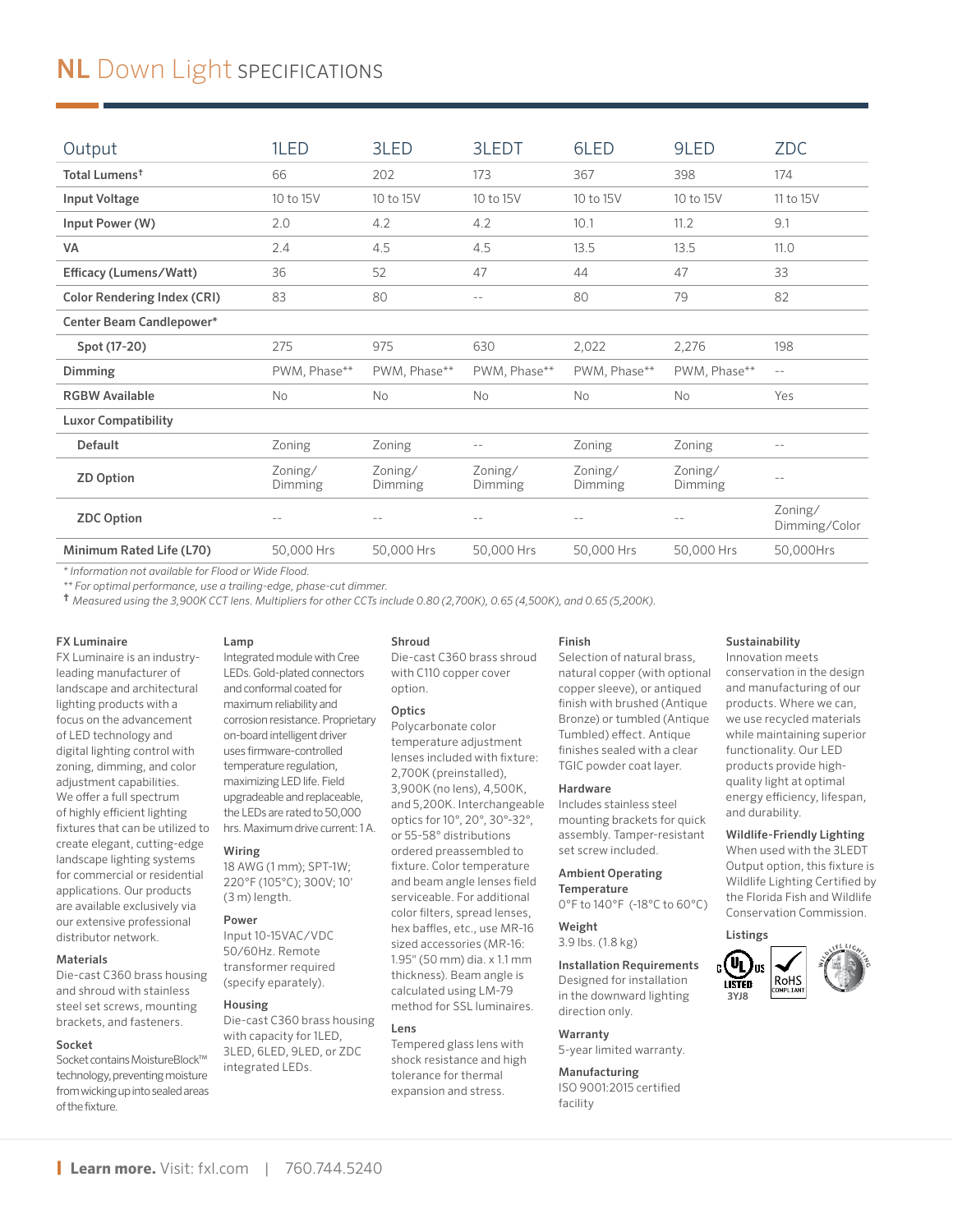## NL Down Light ORDERING INFORMATION

| Fixture                        | Luxor<br>Option                                                   | Output                                                            | Optics                                                |                                                   | Options                                          |                   | Finish                                                                               |  |
|--------------------------------|-------------------------------------------------------------------|-------------------------------------------------------------------|-------------------------------------------------------|---------------------------------------------------|--------------------------------------------------|-------------------|--------------------------------------------------------------------------------------|--|
| NL                             | [default]<br>Zone                                                 | $\blacksquare$ 1LED<br>50 Lumens                                  | $\blacksquare$ SP<br>$17^\circ - 20^\circ$            |                                                   | $\blacksquare$ [default]<br><b>Standard Ribs</b> | $\blacksquare$ BS | <b>Natural Brass</b>                                                                 |  |
|                                | $\blacksquare$ ZD<br>Zone/Dim                                     | $\blacksquare$ 3LED<br>135 Lumens                                 | F L<br>$30^{\circ} - 32^{\circ}$                      |                                                   | $\Box$ CU<br>Copper Sleeve                       | BZ                | <b>Bronze Metalic</b>                                                                |  |
|                                |                                                                   | $\blacksquare$ 3LEDT**<br>Wildlife-Friendly<br>Amber (585-595 nm) | $W$ F<br>56°-58°                                      |                                                   |                                                  | $\blacksquare$ DG | Desert Granite                                                                       |  |
|                                |                                                                   | $\blacksquare$ 6LED<br>280 Lumens                                 |                                                       |                                                   |                                                  | $\blacksquare$ WI | Weathered Iron                                                                       |  |
|                                |                                                                   | $\blacksquare$ 9LED<br>360 Lumens                                 |                                                       |                                                   |                                                  | $\blacksquare$ SB | Sedona Brown                                                                         |  |
|                                | $\blacksquare$ ZDC<br>Zone/Dim/Color                              | $\blacksquare$ [default]<br>110 Lumens                            | $\blacksquare$ [default]<br>$42^{\circ} - 44^{\circ}$ |                                                   |                                                  | $\blacksquare$ FB | <b>Black</b>                                                                         |  |
|                                |                                                                   |                                                                   |                                                       |                                                   |                                                  |                   | $W$ G<br><b>White Gloss</b>                                                          |  |
|                                |                                                                   |                                                                   |                                                       |                                                   |                                                  |                   | $\blacksquare$ FW<br>Flat White                                                      |  |
|                                |                                                                   |                                                                   |                                                       |                                                   |                                                  | A <sub>L</sub>    | Almond                                                                               |  |
|                                |                                                                   |                                                                   |                                                       |                                                   |                                                  | $\blacksquare$ NP | Nickel Plate                                                                         |  |
|                                |                                                                   |                                                                   |                                                       |                                                   |                                                  |                   | $\blacksquare$ BS-AB<br>Antique Bronze                                               |  |
|                                |                                                                   |                                                                   |                                                       |                                                   |                                                  |                   | $\blacksquare$ BS-AT<br>Antique Tumbled                                              |  |
|                                |                                                                   |                                                                   |                                                       |                                                   |                                                  |                   | $\blacksquare$ [blank]<br>Natural Copper<br>(Requires selection<br>of copper sleeve) |  |
|                                |                                                                   |                                                                   |                                                       |                                                   |                                                  |                   | $\blacksquare$ CU-AB<br>Antique Bronze                                               |  |
|                                |                                                                   |                                                                   |                                                       |                                                   |                                                  |                   | $\blacksquare$ CU-AT<br>Antique Tumbled                                              |  |
|                                | EXAMPLE FIXTURE CONFIGURATION: NL-8-ZD-3LED- SP-AB                |                                                                   |                                                       |                                                   |                                                  |                   | LENS ACCESSORIES: Specify Separately                                                 |  |
| NL<br>$\overline{\phantom{a}}$ | -<br>÷                                                            | ۰<br>÷                                                            | Item                                                  |                                                   |                                                  | Code              |                                                                                      |  |
|                                | ** Available with ZD Luxor option and CU, AB, or AT finishes only |                                                                   |                                                       | <b>HEX BAFFLE</b><br>MR-16 Size                   |                                                  | 250015260000      |                                                                                      |  |
|                                |                                                                   |                                                                   |                                                       | <b>LINEAR</b><br><b>SPREAD LENS</b><br>MR-16 Size |                                                  | 250013550000      |                                                                                      |  |
|                                |                                                                   |                                                                   |                                                       | SOLITE<br><b>SPREAD LENS</b><br>MR-16 Size        |                                                  | 250015240000      |                                                                                      |  |